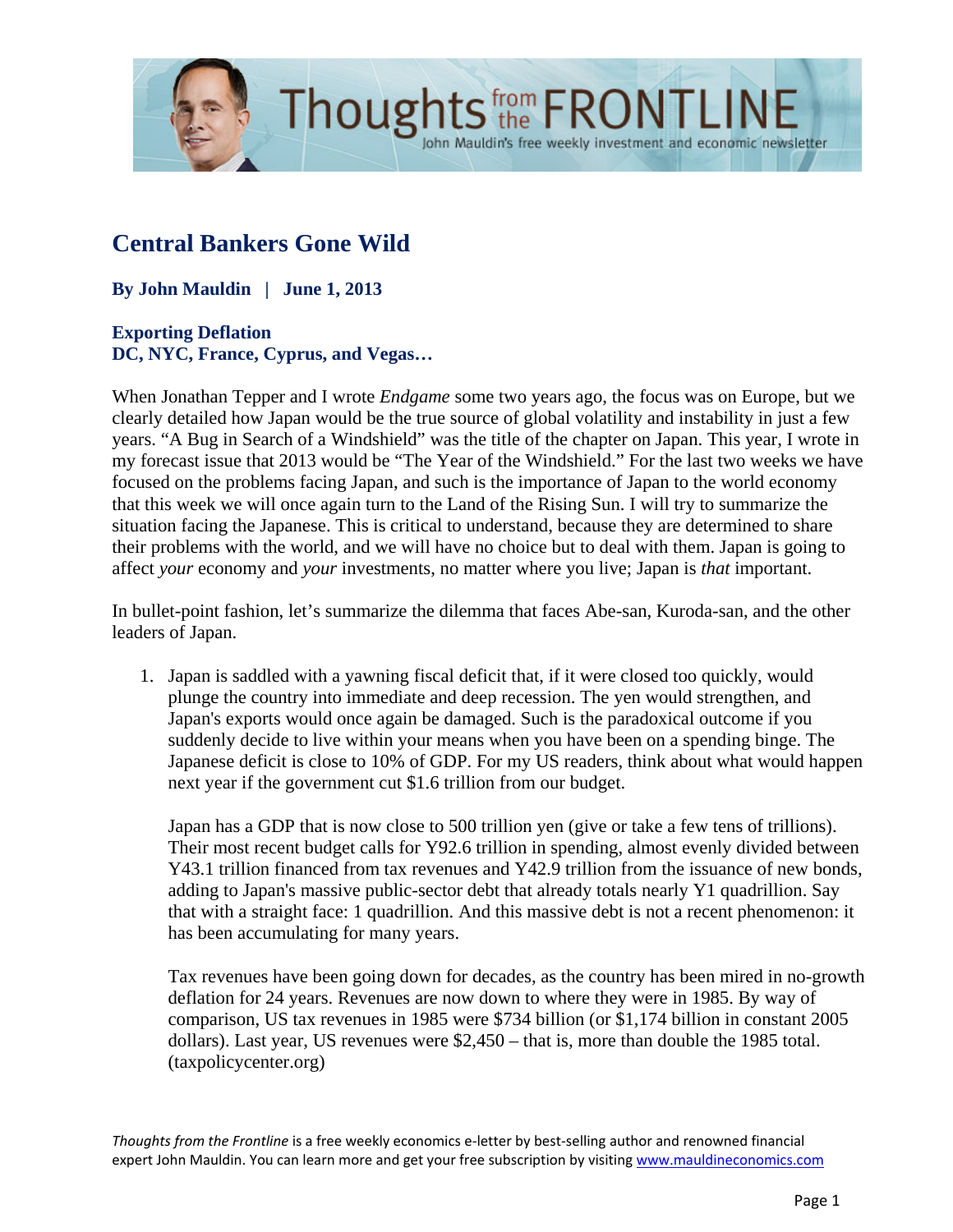The following chart is courtesy of my friend and Japan expert Kyle Bass at Hayman Capital Management. If this were a stock, would you be a buyer?



- 2. Japanese ten-year interest rates exploded from just above 30 basis points to over 1% at one point in the past month. The Bank of Japan (BOJ) intervened, but rates closed today at 0.85%. Note that they are still down from the 1.3% where they stood two years ago.
- 3. It costs the Japanese government 24% of its revenues just to pay the interest on its debt at current rates. According to my friend Grant Williams (author of *[Things That Make You Go](http://www.mauldineconomics.com/ttmygh/what-on-htrae-is-going-on)  Hmmm...*), if rates rise to just 2.2%, then it will take 80% of revenues to pay the interest. Even at the low current rates, the explosion in Japanese debt has meant that interest rate expense has risen from Y7 trillion to over Y10 trillion. Note in the chart below (also from Kyle) that the Japanese government is now issuing more in bonds than it pays in interest. Somewhere, Charles Ponzi is smiling.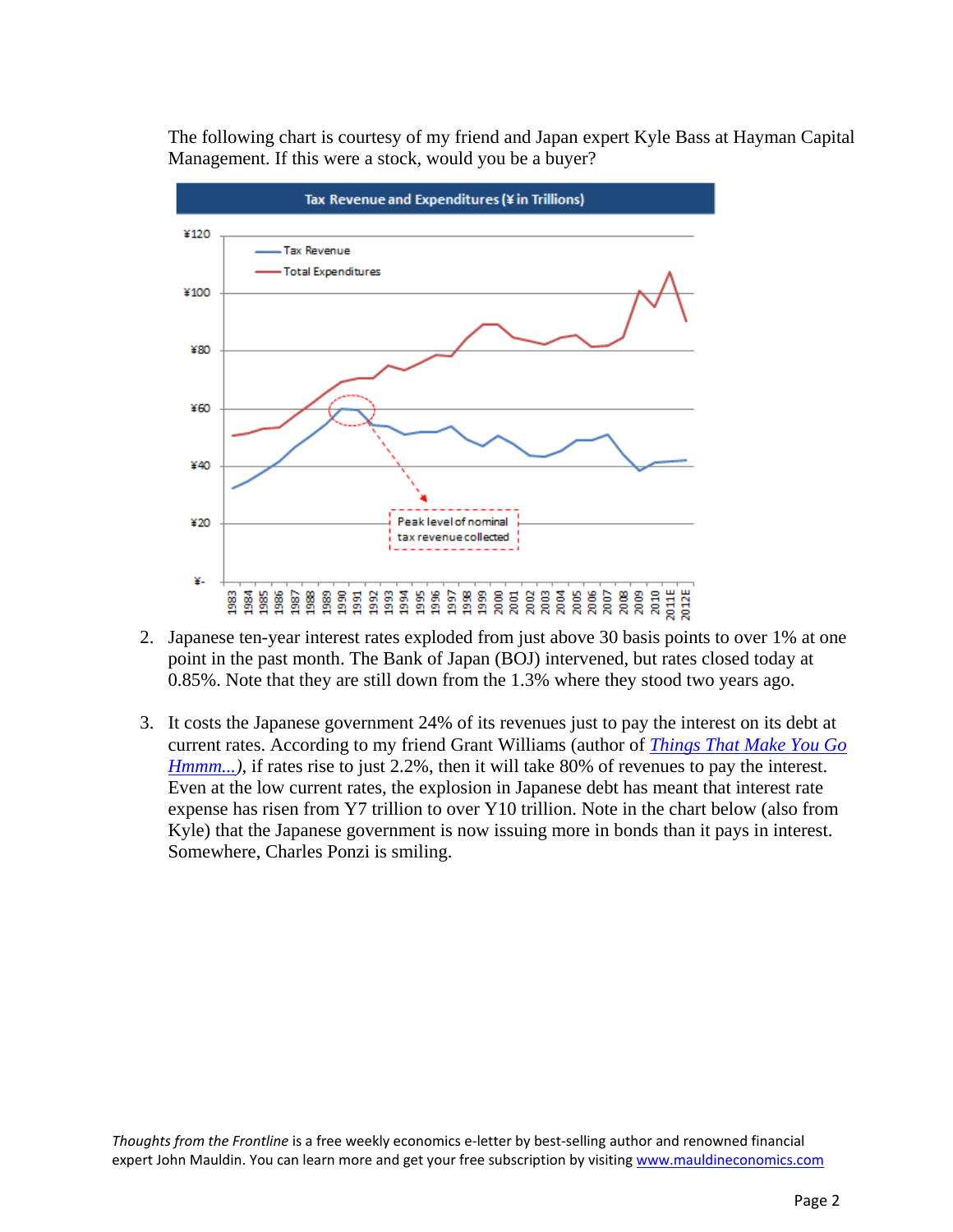

Just for fun, here is a picture of Mr. Ponzi writing a check (courtesy of Geert Noels).



- 4. For 20-plus years, Japanese nominal GDP has barely risen. If your nominal GDP stagnates and you are running large deficits every year, then your debt-to-GDP ratio rises. For Japan, the ration will be a staggering, never-before-seen 245% this year.
- 5. The only way you can lower the rate of debt-to-GDP expansion and perhaps convince investors to continue to buy your bonds – is to increase your nominal GDP while slowly lowering your deficit over time until the increase in your debt is less than the nominal growth of your economy.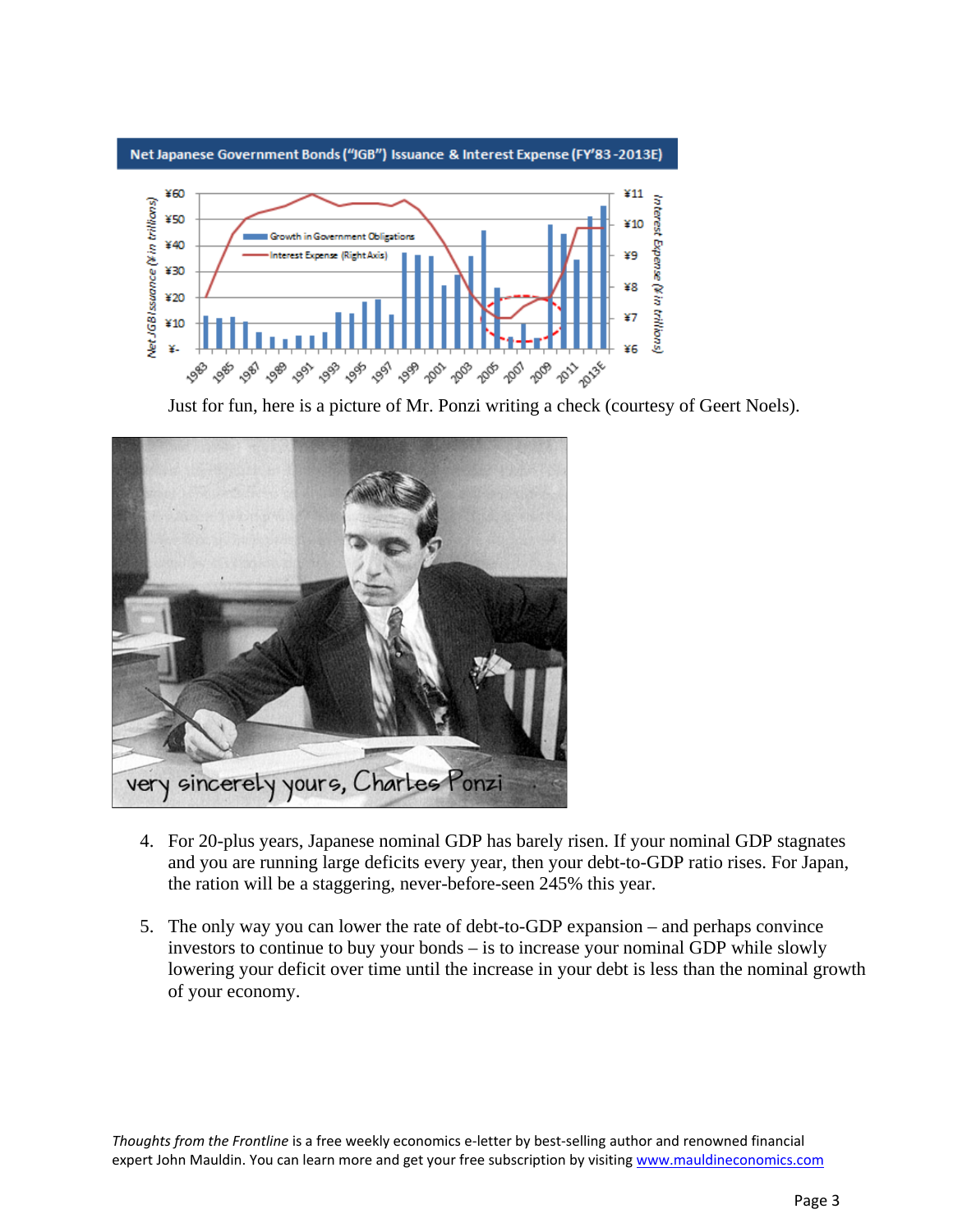6. After years of running trade surpluses, Japan is now running a trade deficit. Basic economic accounting tells us that for Japan to get to its goal of sustainability, it absolutely must have a trade surplus. And as deep a hole as Japan is in, it needs seriously large trade surpluses. Like back in the good old days of only a few years ago. Not to mention that the country's current account surplus is down by over half from its peak in 2007 and back to where it was 20 years ago. The trend is ugly.



7. There are only two ways to get nominal growth. You can get real growth or you can create inflation. There are not many things that you can get Hayek and Keynes and every other economist to agree on, but this one thing is the universal answer to your fiscal problems: Growth, with a capital G. That is the remedy put forth by every economist and every politician : "We need to grow our way out of the crisis." But there are two problems as Japan tries to get to growth.

Problem #1: Your nation is aging, and internal consumer spending is not going to be a source of real growth. You have to talk like that can happen, but you know it is just not all that realistic. You have been trying for 20 years to get your country to spend, and people are just not up to it. What you really need is for your export base to get with the program and massively increase its sales to the rest of the world. In fact, that is your only real option. And one of the easiest ways to do that is to drive down the value of your currency, especially against the currencies of competitor nations. That boost in exports can help relieve your chronic excess productive capacity and maybe, possibly, hopefully, engender a labor shortage and drive up the cost of labor, which will help stimulate inflation.

Problem #2: You are mired in deflation and have been for 20 years. Since there is no natural source of inflation in Japan – a nation of savers and an increasingly elderly population –you have to create inflation by increasing the prices of your imports. And the way to increase those prices is to drive down the value of your currency, especially against the dollar and the euro.

Hmmm, we see a possible strategy emerging here.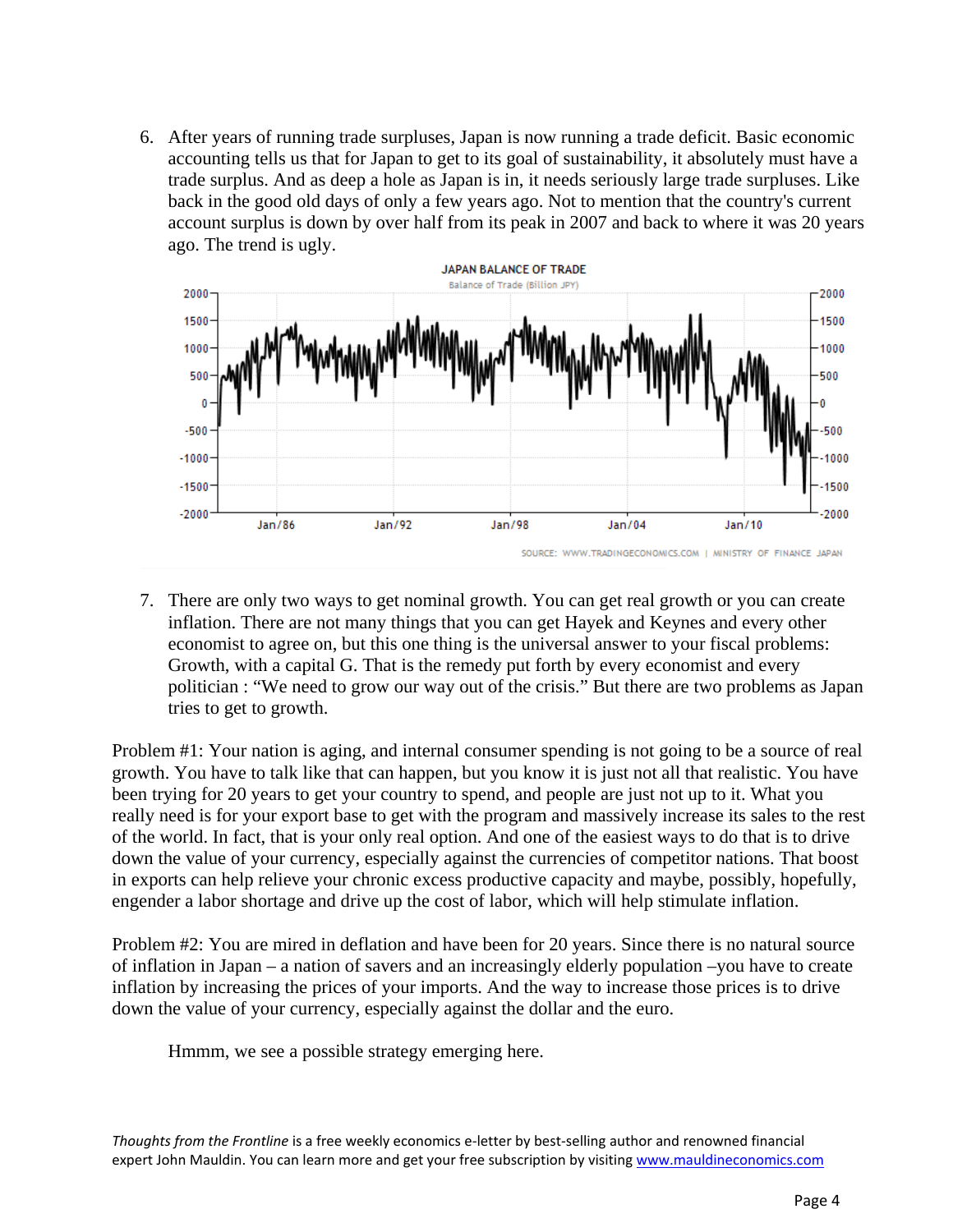8. But if you set out to decrease the value of your currency, you violate all sorts of central banker and G7 codes and rules. Given the scale at which you need to operate, you would start a currency war, and no major central bank could possibly be associated with something so distasteful. That is a touchy problem, but fortunately for you there is a solution: you *can* engage in quantitative easing in order to stimulate your economy. That is certainly within the rules, as the central banks of every other major member of the club (the Fed, ECB, and Bank of England) have been doing it for years.

How can anyone object to a policy that simply targets inflation? The fact that such a pursuit happens to drive down the value of your currency is merely a by-product of the necessary pursuit of mild, 2% inflation, which is the only way for your country to get out of its slump. The other big players all have 2% inflation targets; you are just aligning Japan's course with their own stated policies. And besides, even with the huge size of your announced quantitative easing, you can point out that you are way behind the growth of the monetary base of the Fed, the ECB, and the BoE.

- 9. That brings us to a major dilemma, which Kyle Bass calls the Rational Investor Paradox. If you are an investor or fiduciary in Japan and you now believe the Bank of Japan is quite serious about creating inflation, do you continue to hold Japanese government bonds (JGBs)? Any serious analyst would assume that interest rates will climb to at least the rate of inflation, assuming you believe that Japan can create inflation. And especially if they pursue a policy that is going to lower the purchasing power of the yen, why would you, a rational investor, want to hold long-term Japanese bonds? Why wouldn't you sell as soon as Kuroda announced the "shock and awe" policy? (It certainly left me in shock and awe! And intellectually, I knew it had to be coming!) And that is exactly what happened the day after Kuroda announced his policy. The BoJ had to step in a few days later and start buying bonds in significant quantities to hold the rate down.
- 10. Your problem is compounded by the fact that the natural buyers of your bonds for the last 20 years have been the retirement plans of your workers. But your country is rapidly getting older, and now those pension plans and individual savers are starting to cash in those bonds in order to meet pension obligations and to live in retirement. Your major pension plans are now sellers (on net) of JGBs. Mrs. Watanabe is not going to be a buyer of bonds in retirement. She will want to sell in order to buy rice and help out her grandkids. She will need to pay for rising energy and healthcare expenses and other basic needs. In short, you are rapidly running out of buyers "at the margin," which is where markets are made.
- 11. Now, to the crux of the problem. You cannot allow interest rates to rise much more than they already have. That way lies fiscal disaster. Yet the buyers of Japanese bonds are starting to get nervous and to leave the market, which is a rational consequence of your drive for inflation, which you absolutely must have if Abenomics is to have a snowball's chance in Hades of working. That means there is only one real source of bond buying power left: The Bank of Japan.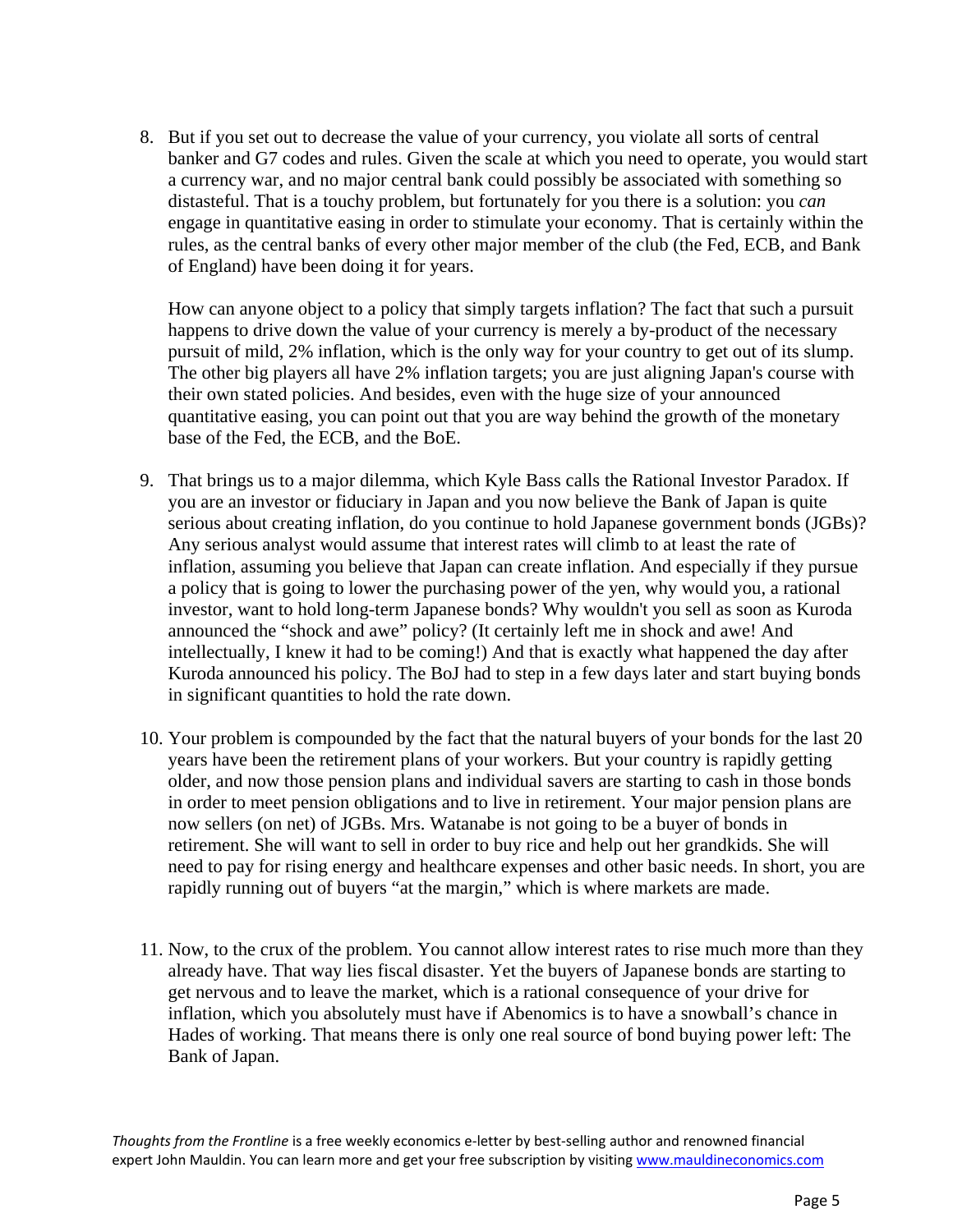The Bank of Japan is on its way to becoming the market for Japanese bonds. It is eventually going to have to "hit the bid" on every bond that is issued by the government, because if the current policy is maintained it will drive all buyers from the market, leaving just sellers. The pension systems will not necessarily exit their JGBs, but they will let them roll off as they need to raise cash to meet their pension obligations. International buying of your bonds will also slow to a trickle.

The Bank of Japan is going to have to print – sorry, Kuroda-san, I mean pursue quantitative easing – to a far greater extent than it has announced in order to keep up with the demands that will be heaped upon it. We are talking about numbers that will stagger the imagination. This will be bigger than Carl Sagan's "billions and billions." It will not be long before the word *quadrillion* starts to be used more frequently. Kyle Bass remarked during [the webinar](http://www.altegris.com/mauldinreg) that he, Jon Sundt, and I just recorded that if you started counting and called out one number every second, it would take 33 million years to get to a quadrillion. A quadrillion is a thousand trillion, or a million billion or a billion million. We humans simply have no way to grasp the enormity of such a number. Nor can we understand the implications when such fantastic numbers must be applied to the world's money supply.

#### **Exporting Deflation**

12. In summary, along with increasing your exports of cars, flat-panel screens, robots, and machine tools, you are going to try and export the one thing you have in abundance that the world does not want: deflation.

This is a nightmare scenario for central bankers worldwide. If there is a mandate, a central theme in the Handbook for Central Bankers, it is that deflation must always and everywhere be fought tooth and nail. Deflation must be given no quarter. Who wants to become the next Japan?

If deflation shows up on your watch, you have to fight it. And if your interest rates are already low, then the only tool you have in your deflation-fighting toolbox is quantitative easing.

Let me be very clear. Japan is about to unleash the most significant currency war since the 1930s, when the world was still on the gold standard. The problem today is that politicians, labor unions, and businesses everywhere want to use exchange rates as the tool to manage their balance of trade, rather than focusing on improving their own competitiveness and manufacturing skills, not to mention controlling their own spending and fiscal budgets. The problem as they see it is the competition from abroad, which is always seen as doing something unfair.

The pressure on central banks to respond to Japanese QE is going to be immense. As the yen has risen from 78 to around 100 today (against the dollar), central banks have so far said very little, since they realize that only a few years ago the yen was at 120 and falling. But we need to remember that the yen has been at 350 within the last 40 years.

However, Japan is going to need to depreciate the yen by 15%-plus a year to get their 2% inflation, and within two years that means a yen at 130. And then 150 the next year, with 200 the extrapolated destination in five years. Can that happen in a vacuum?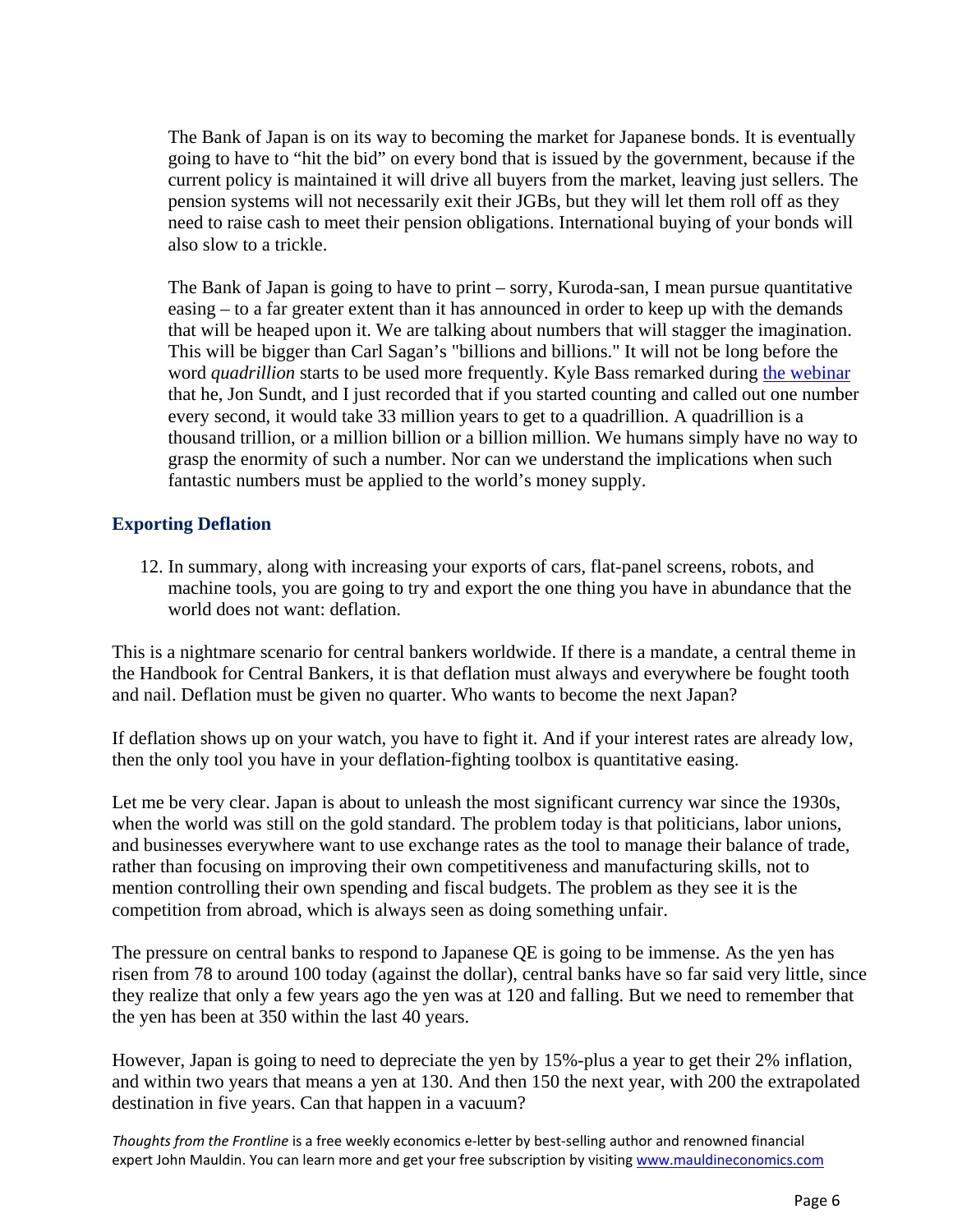It is unrealistic to think it can. I think we may be entering a most dangerous period where politicians and central bankers feel the need to "do something," and that something will include quantitative easing, exchange-rate actions, and protectionism. Think in terms of Central Bankers Gone Wild, armed with electronic printing presses and dreaming of new, ever more creative ways to stimulate the markets.

Stay tuned. We will continue to focusing on these topics as the summer advances.

In closing, a few notes on recent events that may not have come up on your Japan radar . Japan is discussing the need to impose rules on foreign exchange trading "to protect investors and limit speculation." The nasty volatility that has developed is not the fault of their own policies, they say, but that of traders and hedge funds. [Here is some discussion.](http://www.forexlive.com/blog/2013/05/30/japan-to-impose-new-rules-on-forex-margin-trading-nikkei/)

And this note: Major Japanese banks plan to hike mortgage rates in June for the second consecutive month as long-term rates continue to creep up despite the Bank of Japan's efforts to guide them lower.

This is just the beginning. Do not rule out exchange and capital controls when things get very wild in a few years. Those have been tried many times in many places. If I lived in Japan I might want to take a vacation in, say, Singapore, and maybe check out the new botanical gardens and casinos. And if perhaps I walked by a bank, I might drop in just to see how easy it is to open a bank account and transfer a little money. Just for some diversification, you understand. And perhaps I'd go ahead and move a few assets out of yen into a different currency.

## **DC, NYC, France, Cyprus, and Vegas…**

I will be in Washington DC Monday evening meeting with the team at Mauldin Economics, shooting a few videos that we will soon post. One will be with Newt Gingrich, and we will be talking about the changing world from the positive perspective of accelerating progress in technology. That is so much more fun than talking about Japan. We are also going to be making some very exciting announcements about new projects and additions to the team in months to come.

Then it's on to NYC for our *Investing in the New Normal* video webinar with Kyle Bass, Mohamed El-Erian, John Hussman, Barry Ritholtz and David Rosenberg. I have a lot of questions I want to ask these guys. You can join the fun (for free) by registering [right here.](http://inn.mauldineconomics.com/go/bwp42/MEC)

After Father's Day I am off to Monaco for a speech at [the GAIM conference,](http://www.icbi-events.com/fkn2355maul) and then I'll make my way to Cyprus to see for myself what the latest crisis aftermath looks like. Then on July 6 and 7 I'll be in Las Vegas. Reid Walker, friend and recovering hedge fund manager based here in Dallas, is organizing an event during the World Series of Poker on the theme of the intersection between investing and poker skills. This is just an entirely different world for me. I will not be entering the tournament –I know my limitations! But talking to some of the best players in the world and meeting Nate Silver and some of the other speakers will make for a fun weekend. The event is not cheap, but you can get a 10% discount by putting in the code "Mauldin10". Let me know if you're coming, and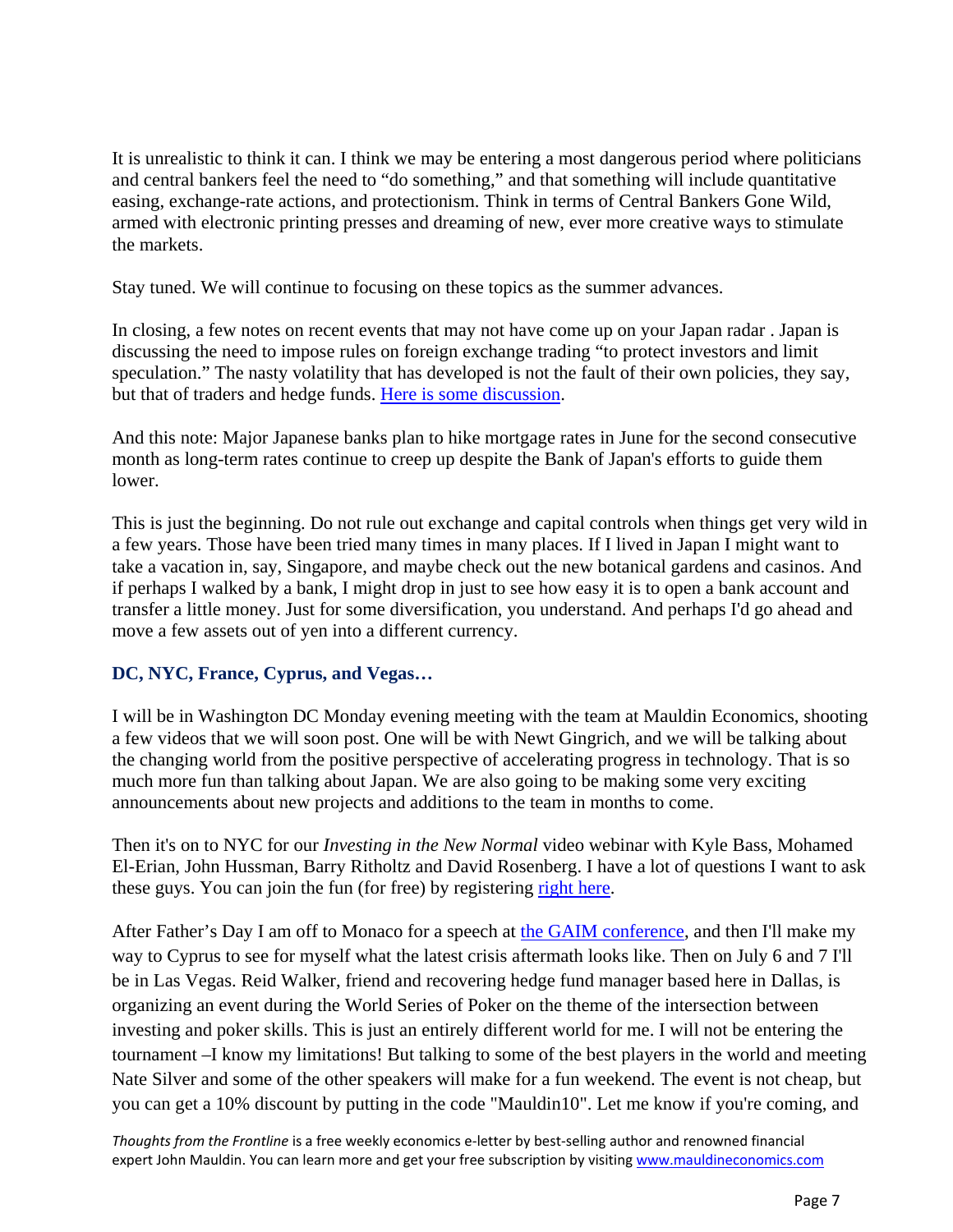we'll get together for a meal. You can read more about the conference and register [here.](http://www.macrosports.co/) And here's an [article](http://www.hedgefundintelligence.com/Article/3212072/Hedge-fund-and-poker-pros-to-go-heads-up-in-Vegas.html) in *Hedge Fund Intelligence* about Reid and the event.

I know I mentioned Sagan's famous riff "billions and billions" above. I also know he did not actually say it. The quote is actually from Johnny Carson, doing his [impersonation](http://www.youtube.com/watch?v=1jVQg87MA9s) of Carl Sagan. Eventually, Sagan did use "billions and billions" as the title of one of his last books. Just for the record – as some of you astute readers would have been quick to point out.

We are down to the wire on closing on the apartments. Finally! Just a few documents to sign and then construction begins. I will move into a small place in the same building during the transition, which is optimistically scheduled to last three months but realistically could run a lot longer. But at least I will have access to my "stuff" and more than the one pair of shoes I trot the globe in now. I did not plan to be "homeless" and in a hotel this long.

A positive aspect of it all is that I and my personal staff are becoming quite adept at being a virtual company. We have been progressing in that direction for years, but these last few months with no physical office have been the real test. Other than missing my multiple large screens, I am getting along quite well.

Have a great week. I have friends waiting on me tonight and family to spend time with this weekend. And I'll hit the gym, catch up on a lot of reading, and enjoy a few episodes of the one TV show I watch, *Game of Thrones.* I look forward to relaxing and enjoying a long weekend.

Your needing to get in the gym more analyst,

Inf Maddi

John Mauldin

## **Share Your Thoughts on This Article**

**Post a Comment** 

[Send to a Friend](http://ce.frontlinethoughts.com/CT00017301MTUzNTQ2.html) | [Print Article](http://ce.frontlinethoughts.com/CT00017301MTUzNTQ2.html) | [View as PDF](http://ce.frontlinethoughts.com/CT00017302MTUzNTQ2.html) | [Permissions/Reprints](http://www.frontlinethoughts.com/contact) | [Previous Article](http://ce.frontlinethoughts.com/CT00017305MTUzNTQ2.html)

*Thoughts From the Frontline* is a free weekly economic e-letter by best-selling author and renowned financial expert, John Mauldin. You can learn more and get your free subscription by visitin[g http://www.mauldineconomics.com.](http://www.mauldineconomics.com/)

Please write to [subscribers@mauldineconomics.com](mailto:subscribers@mauldineconomics.com) to inform us of any reproductions, including when and where copy will be reproduced. You must keep the letter intact, from introduction to disclaimers. If you would like to quote brief portions only, please reference [http://www.mauldineconomics.com.](http://www.mauldineconomics.com/)

To subscribe to John Mauldin's e-letter, please click here:<http://www.mauldineconomics.com/subscribe/>

*Thoughts from the Frontline* is a free weekly economics e-letter by best-selling author and renowned financial expert John Mauldin. You can learn more and get your free subscription by visiting [www.mauldineconomics.com](http://www.mauldineconomics.com/subscribe/)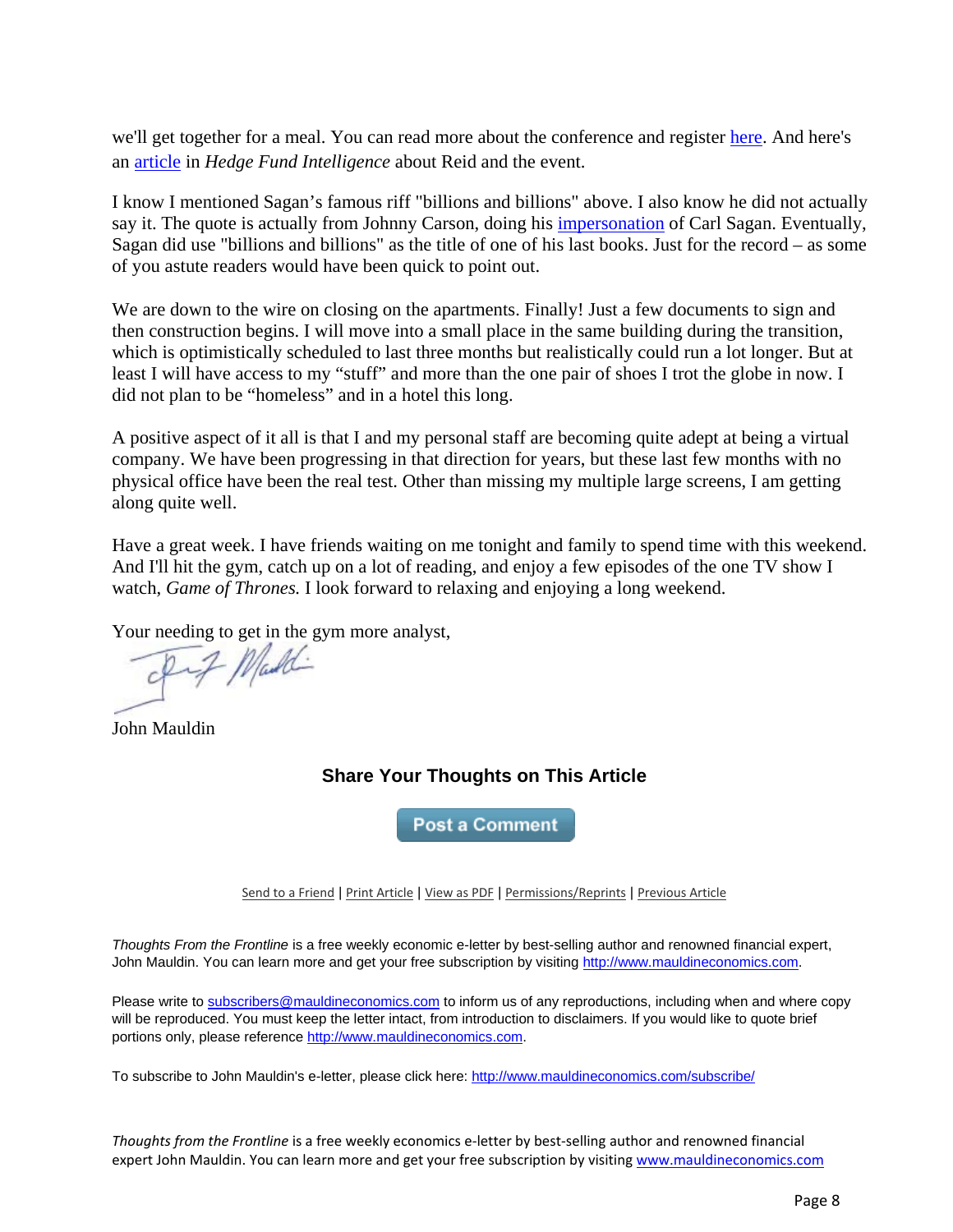To change your email address, please click here: <http://www.mauldineconomics.com/change-address>

If you would ALSO like changes applied to the Mauldin Circle e-letter, please include your old and new email address along with a note requesting the change for both e-letters and send your request to [compliance@2000wave.com.](mailto:compliance@2000wave.com)

To unsubscribe, please refer to the bottom of the email.

*Thoughts From the Frontline* and JohnMauldin.com is not an offering for any investment. It represents only the opinions of John Mauldin and those that he interviews. Any views expressed are provided for information purposes only and should not be construed in any way as an offer, an endorsement, or inducement to invest and is not in any way a testimony of, or associated with, Mauldin's other firms. John Mauldin is the Chairman of Mauldin Economics, LLC. He also is the President of Millennium Wave Advisors, LLC (MWA) which is an investment advisory firm registered with multiple states, President and registered representative of Millennium Wave Securities, LLC, (MWS) member FINRA, SIPC. MWS is also a Commodity Pool Operator (CPO) and a Commodity Trading Advisor (CTA) registered with the CFTC, as well as an Introducing Broker (IB) and NFA Member. Millennium Wave Investments is a dba of MWA LLC and MWS LLC. This message may contain information that is confidential or privileged and is intended only for the individual or entity named above and does not constitute an offer for or advice about any alternative investment product. Such advice can only be made when accompanied by a prospectus or similar offering document. Past performance is not indicative of future performance. Please make sure to review important disclosures at the end of each article. Mauldin companies may have a marketing relationship with products and services mentioned in this letter for a fee.

Note: Joining the Mauldin Circle is not an offering for any investment. It represents only the opinions of John Mauldin and Millennium Wave Investments. It is intended solely for investors who have registered with Millennium Wave Investments and its partners a[t www.MauldinCircle.com](http://www.mauldincircle.com/) or directly related websites. The Mauldin Circle may send out material that is provided on a confidential basis, and subscribers to the Mauldin Circle are not to send this letter to anyone other than their professional investment counselors. Investors should discuss any investment with their personal investment counsel. John Mauldin is the President of Millennium Wave Advisors, LLC (MWA), which is an investment advisory firm registered with multiple states. John Mauldin is a registered representative of Millennium Wave Securities, LLC, (MWS), an FINRA registered broker-dealer. MWS is also a Commodity Pool Operator (CPO) and a Commodity Trading Advisor (CTA) registered with the CFTC, as well as an Introducing Broker (IB). Millennium Wave Investments is a dba of MWA LLC and MWS LLC. Millennium Wave Investments cooperates in the consulting on and marketing of private and non-private investment offerings with other independent firms such as Altegris Investments; Capital Management Group; Absolute Return Partners, LLP; Fynn Capital; Nicola Wealth Management; and Plexus Asset Management. Investment offerings recommended by Mauldin may pay a portion of their fees to these independent firms, who will share 1/3 of those fees with MWS and thus with Mauldin. Any views expressed herein are provided for information purposes only and should not be construed in any way as an offer, an endorsement, or inducement to invest with any CTA, fund, or program mentioned here or elsewhere. Before seeking any advisor's services or making an investment in a fund, investors must read and examine thoroughly the respective disclosure document or offering memorandum. Since these firms and Mauldin receive fees from the funds they recommend/market, they only recommend/market products with which they have been able to negotiate fee arrangements.

PAST RESULTS ARE NOT INDICATIVE OF FUTURE RESULTS. THERE IS RISK OF LOSS AS WELL AS THE OPPORTUNITY FOR GAIN WHEN INVESTING IN MANAGED FUNDS. WHEN CONSIDERING ALTERNATIVE INVESTMENTS, INCLUDING HEDGE FUNDS, YOU SHOULD CONSIDER VARIOUS RISKS INCLUDING THE FACT THAT SOME PRODUCTS: OFTEN ENGAGE IN LEVERAGING AND OTHER SPECULATIVE INVESTMENT PRACTICES THAT MAY INCREASE THE RISK OF INVESTMENT LOSS, CAN BE ILLIQUID, ARE NOT REQUIRED TO PROVIDE PERIODIC PRICING OR VALUATION INFORMATION TO INVESTORS, MAY INVOLVE COMPLEX TAX STRUCTURES AND DELAYS IN DISTRIBUTING IMPORTANT TAX INFORMATION, ARE NOT SUBJECT TO THE SAME REGULATORY REQUIREMENTS AS MUTUAL FUNDS, OFTEN CHARGE HIGH FEES, AND IN MANY CASES THE UNDERLYING INVESTMENTS ARE NOT TRANSPARENT AND ARE KNOWN ONLY TO THE INVESTMENT MANAGER. Alternative investment performance can be volatile. An investor could lose all or a substantial amount of his or her investment. Often, alternative investment fund and account managers have total trading authority over their funds or accounts; the use of a single advisor applying generally similar trading programs could mean lack of diversification and, consequently, higher risk. There is often no secondary market for an investor's interest

*Thoughts from the Frontline* is a free weekly economics e-letter by best-selling author and renowned financial expert John Mauldin. You can learn more and get your free subscription by visiting [www.mauldineconomics.com](http://www.mauldineconomics.com/subscribe/)